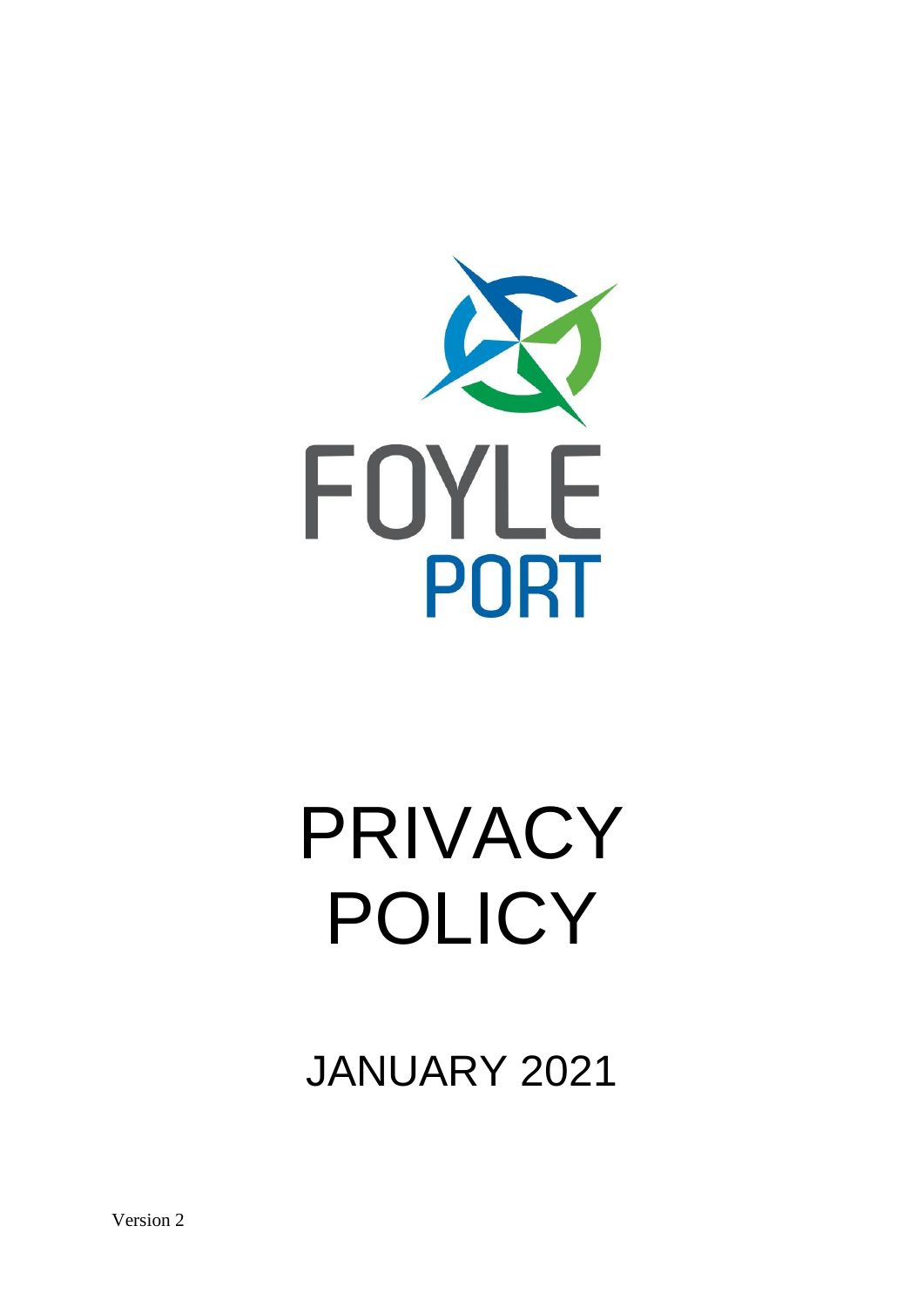# **CONTENTS**

- 1. IMPORTANT INFORMATION AND WHO WE ARE
- 2. THE DATA WE COLLECT ABOUT YOU
- 3. HOW IS YOUR PERSONAL DATA COLLECTED
- 4. HOW WE USE YOUR PERSONAL DATA
- 5. DISCLOSURES OF YOUR PERSONAL DATA
- 6. INTERNATIONAL TRANSFERS
- 7. DATA SECURITY
- 8. DATA RETENTION
- 9. YOUR LEGAL RIGHTS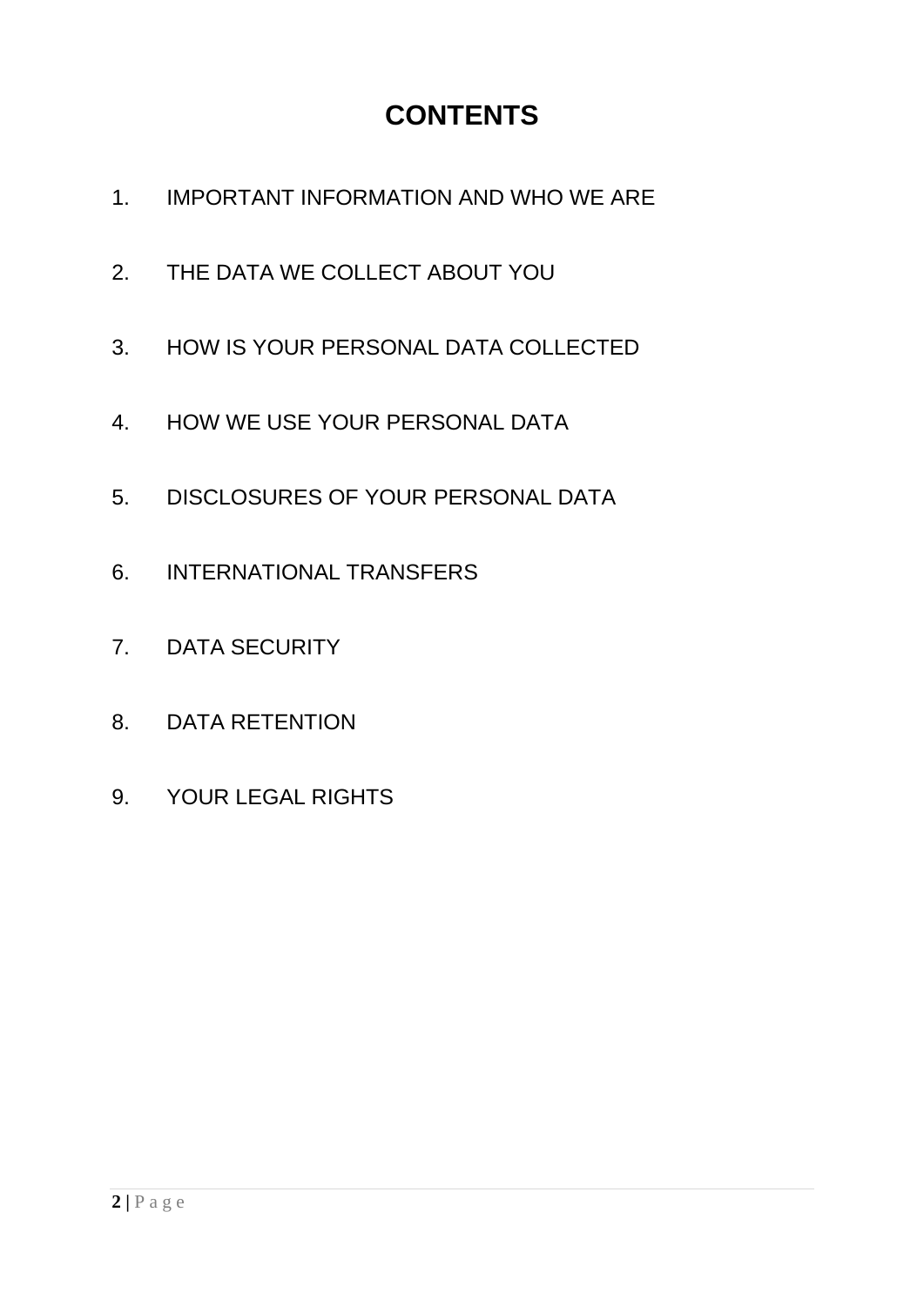# **1. IMPORTANT INFORMATION AND WHO WE ARE**

#### **Purpose of this Privacy Notice**

This privacy notice aims to give you information on how we collect and process your personal data in a variety of circumstances. It is important that you read this privacy notice so that you are fully aware of how and why we are using your data. This version was last updated on  $14<sup>th</sup>$  January 2021 and previous versions can be obtained by contacting us.

#### **Controller**

**Londonderry Port and Harbour Commissioners** is the controller and responsible for your personal data (collectively referred to as **we, us** or **our** in this privacy notice). If you have any questions about this privacy notice (including any requests to exercise any of your legal rights) please contact us in writing at Foyle Port, Port Road, Lisahally, Co. Derry, BT47 6FL or by contacting the Harbour Office by telephone on 02871 860555.

#### **Data Protection Officer**

Our data protection officer can be contacted if you have any queries about this notice and how we use your data, you want to make a complaint or exercise any of your rights over your personal data or you have any other queries related to your personal data. Our data protection officer is Lynette McKinney, who can be contacted at [info@foyleport.com](mailto:info@foyleport.com)

#### **Third-Party Links**

Our website may include links to third-party websites, plug-ins and applications. Clicking on those links or enabling those connections may allow third parties to collect or share data about you. We do not control these third-party websites and are not responsible for their privacy statements. When you leave our website, we encourage you to read the privacy notice of every website you visit.

# **2. THE DATA WE HOLD ABOUT YOU**

Personal data means any information about an individual from which that person can be identified. We may collect, use, store and transfer different kinds of personal data about you which we have grouped together follows:

- **Identity Data** includes first name, last name, image, online username or similar identifier, title, date of birth, nationality and gender;
- **Contact Data** includes email address, physical address and telephone numbers;
- **Financial Data** includes bank account and payment card details;
- **Technical Data** includes internet protocol (IP) address, your login data, browser type and version, time zone setting and location, browser plug-in types and versions, operating system and platform and other technology on the devices you use to access our website;
- **Usage Data** includes information about how you use our website and services;
- **Marketing and Communications Data** includes your preferences in receiving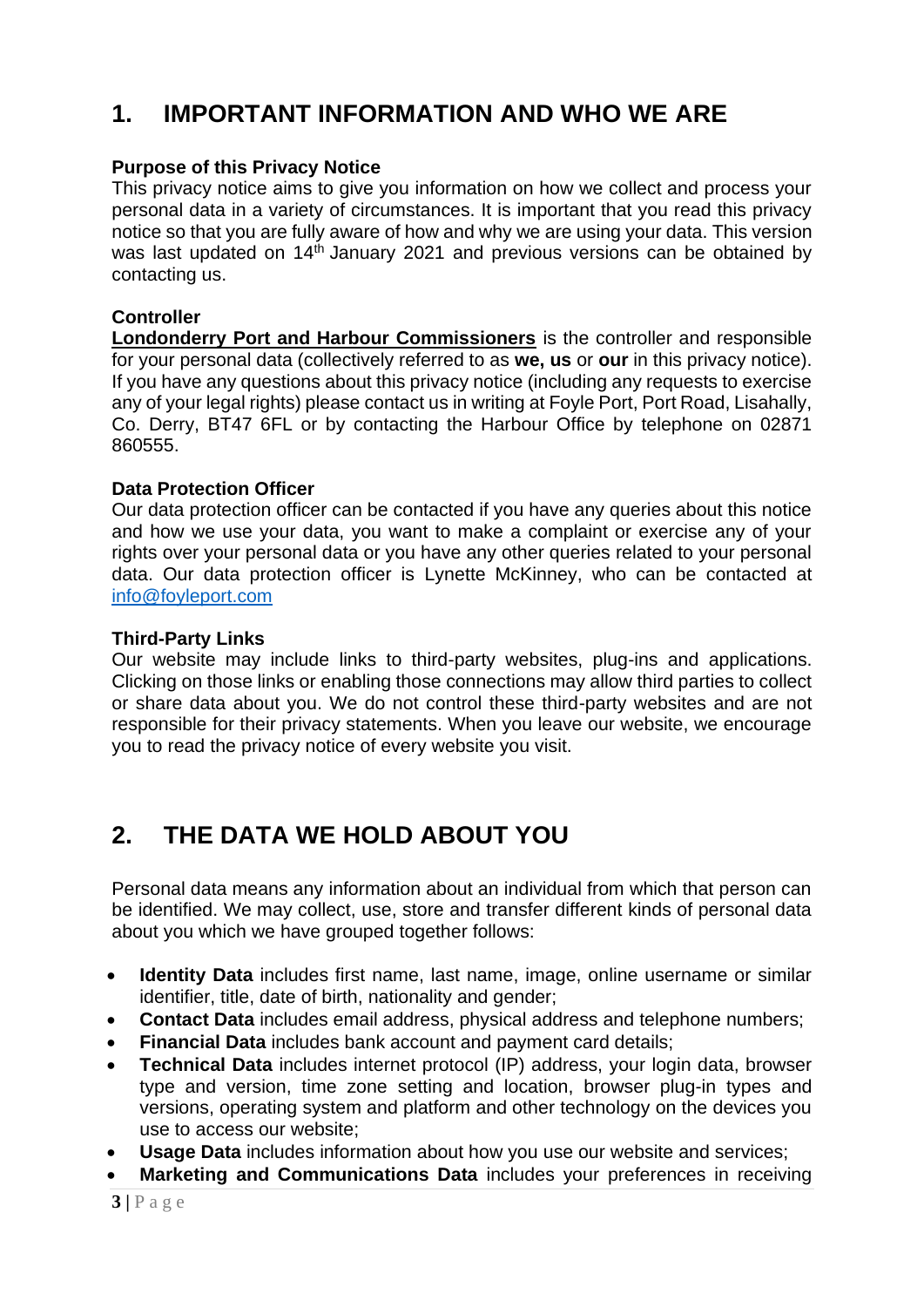marketing from us and our third parties and your communication preferences;

• **Employment Data** includes data which may be provided to us during a recruitment campaign, including your racial or ethnic origin, religious or philosophical beliefs or trade union membership.

Other than Employment Data, we do not collect any **Special Categories of Personal Data** about you (this includes details about your race or ethnicity, religious or philosophical beliefs, sex life, sexual orientation, political opinions, trade union membership, information about your health and genetic and biometric data) through use of the website or when otherwise dealing with or concerning you (unless provided incidentally through use of CCTV or voluntarily by you). Nor do we collect any information about criminal convictions and offences.

#### **If you fail to provide personal data**

Where we need to collect personal data by law, or under the terms of a contract we have with you and you fail to provide that data when requested, we may not be able to perform the contract we have or are trying to enter into with you (for example, to provide you with services). In this case, we may have to cancel a service you have with us but we will notify you if this is the case at the time.

#### **Your Duty to inform us of Changes**

It is important that the personal data we hold about you is accurate and current. Please keep us informed if your personal data changes during your relationship with us.

# **3. HOW IS YOUR PERSONAL DATA COLLECTED?**

We use different methods to collect data from and about you including through:

| <b>Process of Collection</b>                      | <b>Types of data collected</b> |
|---------------------------------------------------|--------------------------------|
| A/ during direct interactions whenever you        | <b>Identity Data</b>           |
| provide the personal data in person, by post, by  | <b>Contact Data</b>            |
| phone, via our website, by email, via social      | <b>Financial Data</b>          |
| media, in writing or otherwise (including when    | Marketing<br>and               |
| entering into a contract with us) or when you are | <b>Communications Data</b>     |
| visible on any of our CCTV equipment              |                                |
| B/ as you interact with our website we may use    | <b>Technical Data</b>          |
| cookies, server logs and similar technologies     | Usage Data                     |
|                                                   | Marketing<br>and               |
|                                                   | <b>Communications Data</b>     |
| C/ from third parties including your employer,    | <b>Identity Data</b>           |
| analytics providers, advertising networks,        | <b>Contact Data</b>            |
| electronic payment providers, data aggregators,   | <b>Financial Data</b>          |
| architects or other professional contractors that | <b>Technical Data</b>          |
| we work with, shipping agents or charitable       |                                |
| bodies that we work with                          |                                |
| D/ from vessel owners or their agents prior to    | <b>Identity Data</b>           |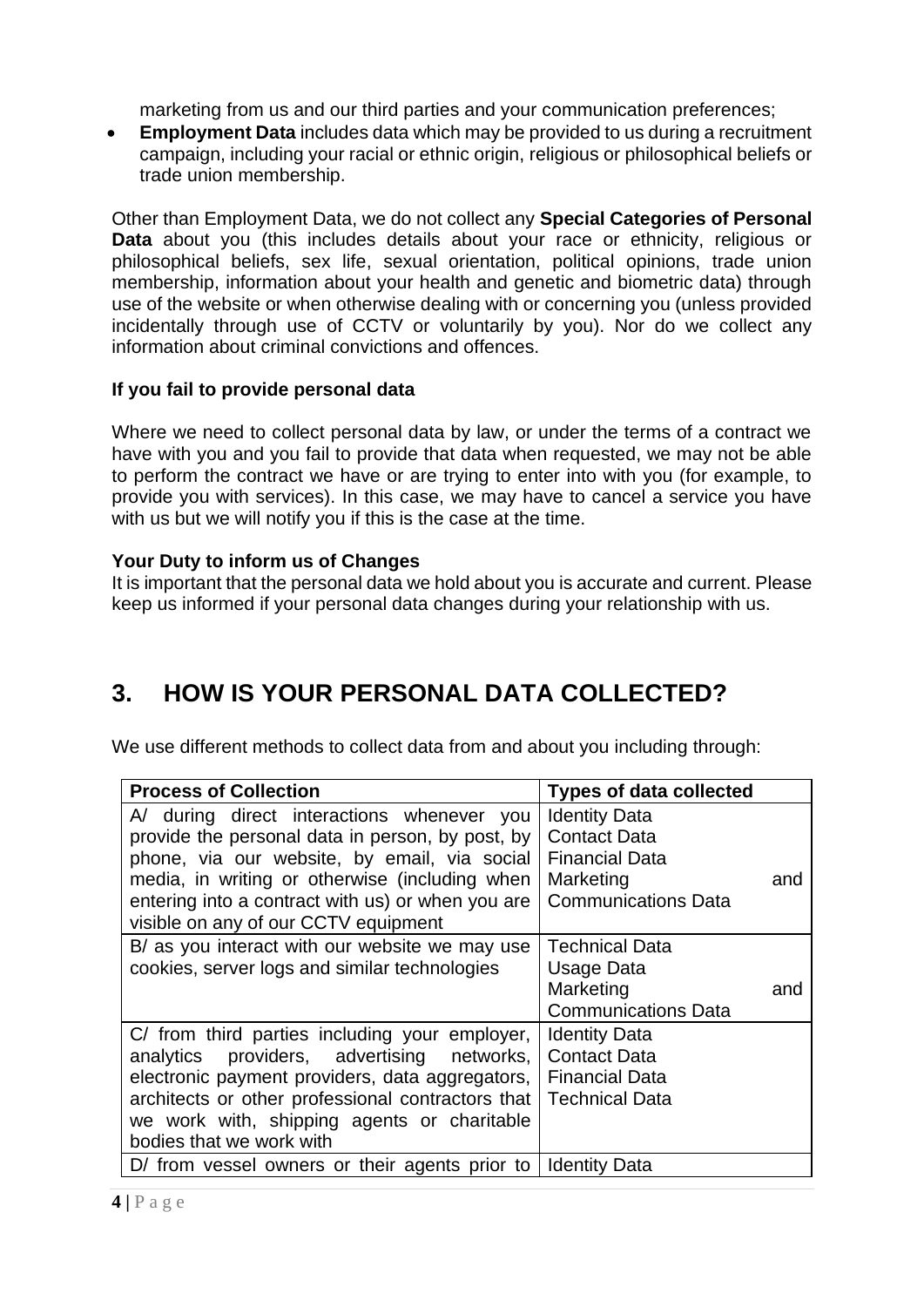| arrival of a vessel at our Ports                         | <b>Contact Data</b>    |
|----------------------------------------------------------|------------------------|
| E/ from publicly available sources (like I Identity Data |                        |
| Companies House, the Electoral Register and Contact Data |                        |
| social media)                                            |                        |
| F/ during recruitment campaigns from third party         | <b>Employment Data</b> |
| recruitment service providers or from you                |                        |

### **4. How we use your personal data**

We will only use your personal data when the law allows us to. Most commonly, we will use your personal data under the following conditions:

- where we need to perform a contract we are about to enter into, or have entered into, with you;
- whenever we are carrying out public tasks, where it is necessary for performance of a task carried out in the public interest or in the exercise of official authority vested in us due to any of our establishing legislation or other laws (referred to as a "**public task**" for this notice).
- whenever we are carrying out any actions that are non-public tasks, where it is necessary for our legitimate interests (or those of a third party) and your interests and fundamental rights do not override those interests; or
- where we need to comply with a legal or regulatory obligation.

Generally we do not rely on consent as a legal basis for processing your personal data other than where expressly asked for separately than in this notice, in relation to certain cookies and if necessary for sending third party direct marketing communications to you via email or text message. You have the right to withdraw consent to marketing at any time by contacting us.

#### **Purposes for, and legal basis on, which we will use your personal data**

We have set out below a description of all the ways we may use your personal data, and which of the legal bases we rely on to do so (including a description of the legitimate interest pursued). Note that we may process your personal data for more than one basis depending on the specific purpose for which we are using your data, but will only rely on the "performance of a contract" basis whenever the contract is with the individual to whom the personal data relates.

| <b>Purpose/Activity</b>                                                                                                      | Legal basis for processing including<br>basis of legitimate interest |
|------------------------------------------------------------------------------------------------------------------------------|----------------------------------------------------------------------|
| To register you as a new customer or Performance of a contract with you<br>supplier and administer any contracts<br>with you |                                                                      |
| To manage our relationship with you $\vert$ (a) Performance of a contract with you                                           |                                                                      |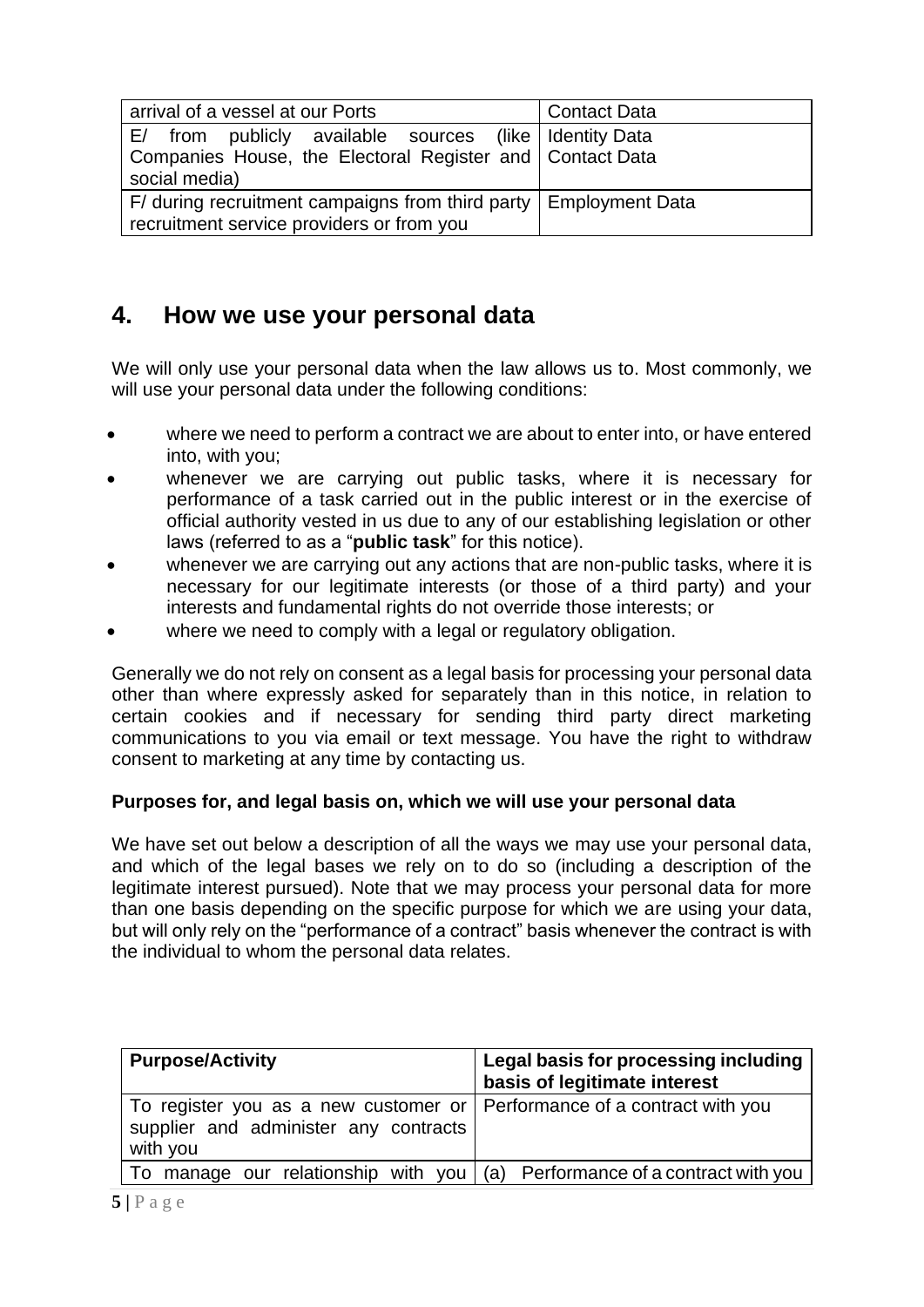| which may include notifying you about<br>changes to our terms or privacy policy<br>and asking you to leave a review or take<br>a survey                                                     | Necessary to comply with a legal<br>(b)<br>obligation<br>Necessary for a public task<br>(c)                                                                                                                                                                                                                                                                                                 |
|---------------------------------------------------------------------------------------------------------------------------------------------------------------------------------------------|---------------------------------------------------------------------------------------------------------------------------------------------------------------------------------------------------------------------------------------------------------------------------------------------------------------------------------------------------------------------------------------------|
| To enable you to participate in a prize<br>draw, competition or complete a survey                                                                                                           | (a)<br>Performance of a contract with you<br>Necessary for our<br>legitimate<br>(b)<br>interests (to study how customers<br>our products/services,<br>to<br>use<br>develop<br>them<br>and<br>grow<br>our<br>business)<br>(c) Necessary for a public task                                                                                                                                    |
| administer a<br>contract<br>with<br>To<br>an<br>organisation you are associated with<br>(e.g. your employer), including to verify<br>pricing and historical personnel details               | (a) Necessary for a public task                                                                                                                                                                                                                                                                                                                                                             |
| To report to Competent Authorities as<br>required by law, regulations or codes<br>which we are subject to                                                                                   | (a) Necessary for a public task<br>(b) Necessary to comply with a legal<br>obligation                                                                                                                                                                                                                                                                                                       |
| To administer and protect our business<br>website<br>(including<br>and<br>our<br>troubleshooting, data analysis, testing,<br>system maintenance, support, reporting<br>and hosting of data) | Necessary<br>for<br>legitimate<br>(a)<br>our<br>interests<br>(for<br>running<br>our<br>business,<br>provision<br>0f<br>administration and IT services,<br>network security, to prevent fraud<br>and in the context of a business<br>reorganisation<br>group<br>or<br>restructuring exercise)<br>Necessary to comply with a legal<br>(b)<br>obligation<br>(c)<br>Necessary for a public task |
| To deliver relevant website content and<br>advertisements to you and measure or<br>understand the effectiveness of the<br>advertising we serve to you                                       | Necessary for our<br>legitimate<br>(a)<br>interests (to study how customers<br>use our products/services, to<br>develop them, to grow<br>our<br>business<br>and to<br>inform<br>our<br>marketing strategy)<br>Necessary for a public task<br>(b)                                                                                                                                            |
| To use data analytics to improve our<br>website, products/services, marketing,<br>customer relationships and experiences                                                                    | Necessary for our legitimate interests<br>(to define types of customers for our<br>products and services, to keep our<br>website updated and relevant, to<br>develop our business and to inform our<br>marketing strategy)                                                                                                                                                                  |
| To<br>make<br>suggestions<br>and<br>recommendations to you about goods or<br>services that may be of interest to you                                                                        | Necessary<br>for<br>legitimate<br>(a)<br>our<br>develop<br>interests<br>(to<br>our<br>products/services and grow<br>our<br>business)<br>(b)<br>Necessary for a public task                                                                                                                                                                                                                  |
| To manage the recruitment process,<br>including<br>setting<br>up and conducting                                                                                                             | Performance of a contract with you<br>(a)<br>(b)<br>Necessary for public task                                                                                                                                                                                                                                                                                                               |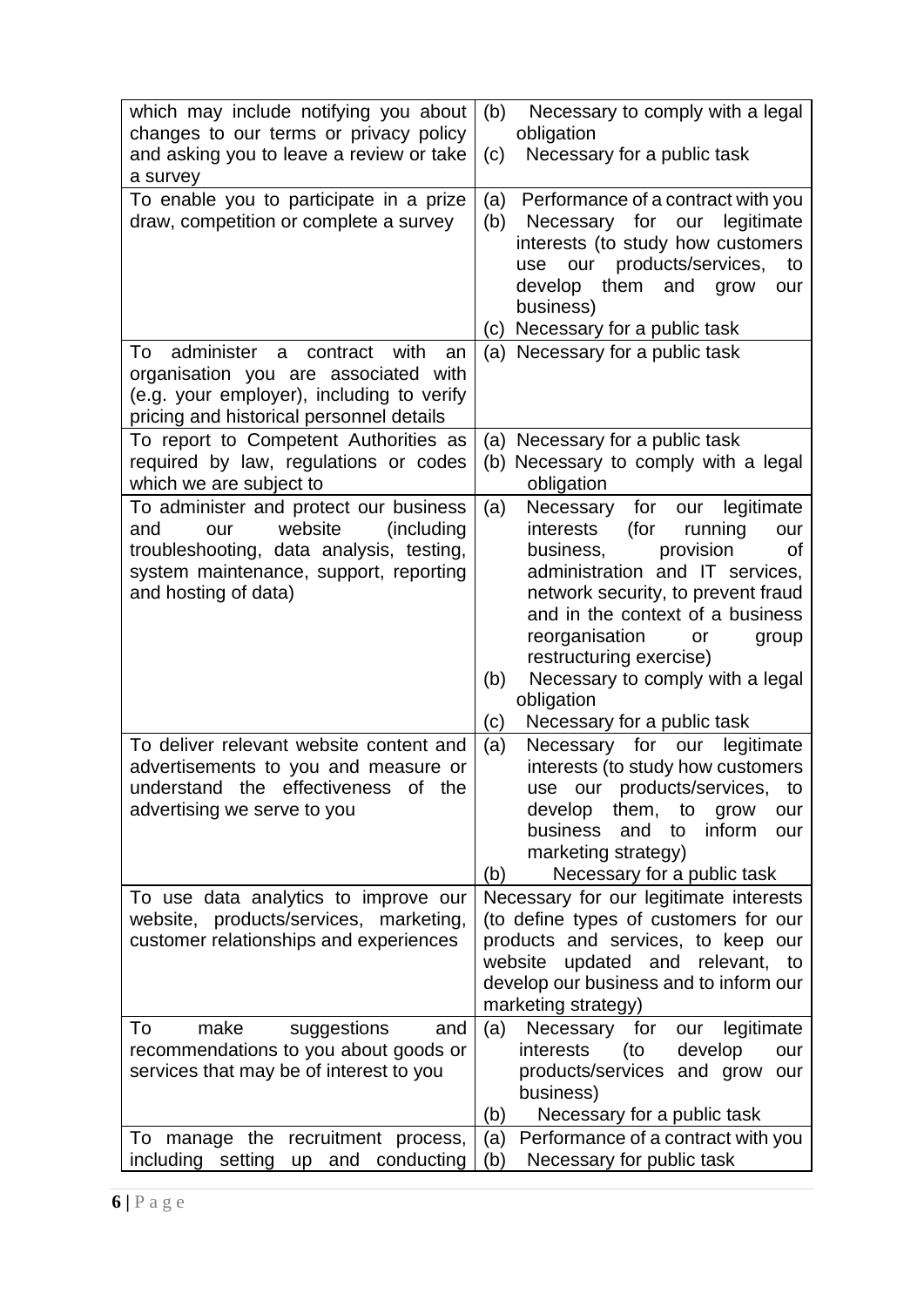| interviews, evaluating the results and as $\vert$ (c)<br>otherwise needed in the recruitment and<br>hiring process                                                       | Necessary to comply with a legal<br>obligation |
|--------------------------------------------------------------------------------------------------------------------------------------------------------------------------|------------------------------------------------|
| To ensure and protect health, security $(a)$ Necessary for a public task<br>and safety on or around any of our $\vert$ (b) Necessary to comply with a legal<br>locations | obligation                                     |

#### **NOTE:**

**Legitimate Interest** means the interest of our business in conducting and managing our business to enable us to give you the best service/product and the best and most secure experience. We make sure we consider and balance any potential impact on you (both positive and negative) and your rights before we process your personal data for our legitimate interests. We do not use your personal data for activities where our interests are overridden by the impact on you (unless we have your consent or are otherwise required or permitted to by law).

#### **Marketing**

If you are a customer of ours, we may contact you from time to time by call or email to provide some information about our products or services. You can ask us or third parties to stop sending you marketing messages at any time by following the opt-out links on any marketing message sent to you or by contacting our data protection officer, as appropriate, at any time. Where you opt out of receiving these marketing messages, this will not apply to personal data provided to us as a result of a service experience or other transactions.

We will get your express opt-in consent before we share your personal data with any company outside of our own for marketing unconnected to our organisation.

# **5. DISCLOSURES OF YOUR PERSONAL DATA**

We may have to share your personal data with the parties (who may be based outside the United Kingdom) set out below for the purposes set out in the table in paragraph 4 above:

- Third parties to whom we may choose to sell, transfer, or merge parts of our business or our assets. Alternatively, we may seek to acquire other businesses or merge with them. If a change happens to our business, then the new owners may use your personal data in the same way as set out in this privacy notice.
- HM Revenue & Customs, Police Service of Northern Ireland, Northern Ireland Fire & Rescue Service, Maritime & Coastguard Agency, Health & Safety Executive for Northern Ireland, central Government, Port Authority, Marine Accident Investigation Branch, Department of Infrastructure, Department of Agriculture, Environmental and Rural Affairs, regulators and other authorities acting as processors, controllers in common or joint controllers who require reporting of processing activities in certain circumstances;
- Customers of our customers, on whose behalf we manage premises;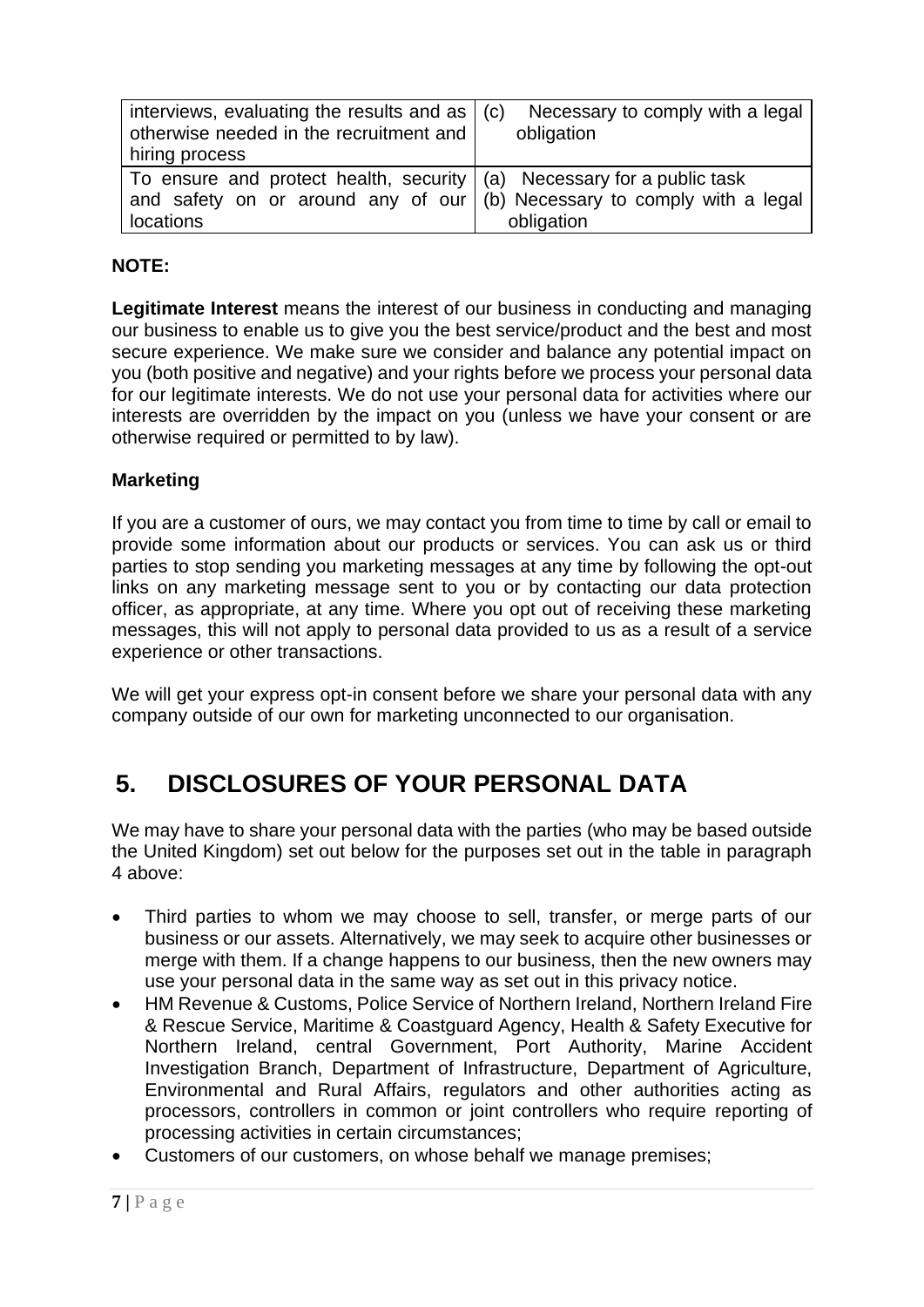- Professional advisers acting as processors or joint controllers including lawyers, bankers, auditors and insurers based in the European Union and/or United Kingdom who provide consultancy, banking, legal, insurance and accounting services;
- Service providers acting as processors, including
	- o Ships' Agents;
	- o Hauliers;
	- o PR Service providers;
	- o IT Service providers;
	- o Confidential Data Disposal Service Providers;
	- o Architects/ Construction Companies (as relevant for Foyle Consulting Engineers);

as at the date noted above and who may be updated from time to time.

We require all third parties to respect the security of your personal data and to treat it in accordance with the law. We do not allow our third-party service providers to use your personal data for their own purposes and only permit them to process your personal data for specified purposes and in accordance with our instructions.

# **6. INTERNATIONAL TRANSFERS**

We may transfer your personal data outside the United Kingdom, including to the European Economic Area ("**EEA"**),the United States of America ("**USA**") and Canada For these recipients, we ensure that a similar degree of protection is enforced as is required within the United Kingdom by either ensuring that the recipient countries have been deemed to provide an adequate level of protection by the United Kingdom government, or requiring those recipients to enter into Standard Contractual Clauses for the transfer of personal data. If you require further information about these protective measures, please contact our Data Protection Officer.

# **7. DATA SECURITY**

We have put in place appropriate security measures to prevent your personal data from being accidentally lost, used or accessed in an unauthorised way, altered or disclosed. We have put in place procedures to deal with any suspected personal data breach and will notify you and any applicable regulator of a breach where we are legally required to do so. In addition, we limit access to your personal data to those employees, agents, contractors and other third parties who have a business need to know. They will only process your personal data on our instructions and they are subject to a duty of confidentiality. We use various industry-standard methods and mechanisms to protect information, such as firewalls, intrusion monitoring, encryption and password protections. Multiple physical security methods such as locking devices and 24 hour premise monitoring are also employed.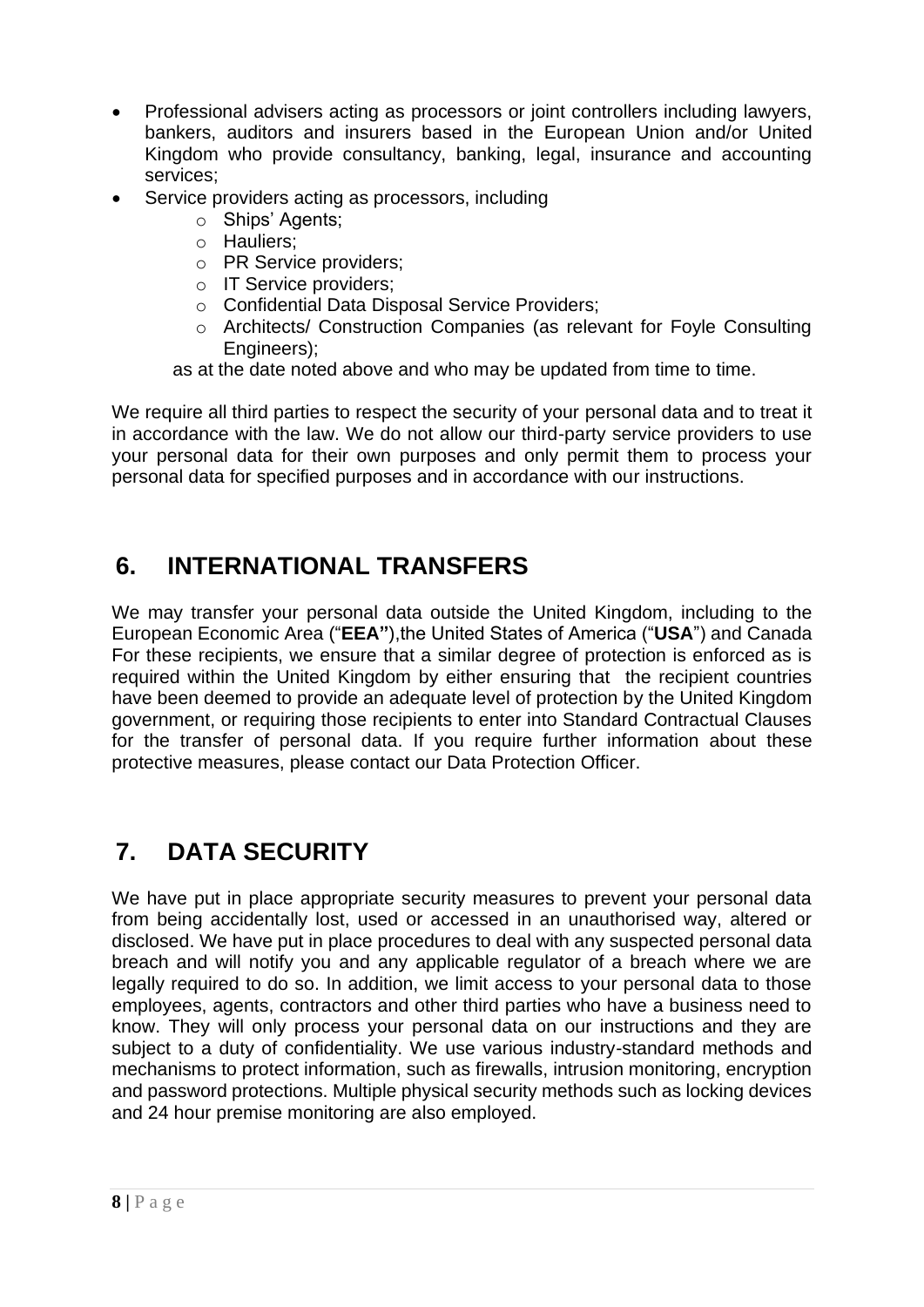# **8. DATA RETENTION**

#### **How long will you use my Personal Data for?**

We will only retain your personal data for as long as necessary to fulfil the purposes we collected it for, including for the purposes of satisfying any legal, accounting, or reporting requirements.

To determine the appropriate retention period for personal data, we consider the amount, nature, and sensitivity of the personal data, the potential risk of harm from unauthorised use or disclosure of your personal data, the purposes for which we process your personal data, how long a legal claim may be taken and whether we can achieve those purposes through other means, and the applicable legal requirements. In some circumstances we may anonymise your personal data (so that it can no longer be associated with you) for research or statistical purposes in which case we may use this information indefinitely without further notice to you.

# **9. YOUR LEGAL RIGHTS**

Under certain circumstances, you have rights under data protection laws in relation to your personal data. You have the right to:

- **Request access** to your personal data (commonly known as a "data subject access request"). This enables you to receive a copy of the personal data we hold about you.
- **Request correction** of the personal data that we hold about you. This enables you to have any incomplete or inaccurate data we hold about you corrected, though we may need to verify the accuracy of the new data you provide to us.
- **Request erasure** of your personal data. This enables you to ask us to delete or remove personal data where there is no good reason for us continuing to process it, where you have successfully exercised your right to object to processing (see below), where we may have processed your information unlawfully or where we are required to erase your personal data to comply with local law. Note, however, that we may not always be able to comply with your request of erasure for specific legal reasons which will be notified to you, if applicable, at the time of your request.
- **Object to processing** of your personal data where we are relying on a legitimate interest (or those of a third party) and there is something about your particular situation which makes you want to object to processing on this ground as you feel it impacts on your fundamental rights and freedoms. You also have the right to object where we are processing your personal data for direct marketing purposes. In some cases, we may demonstrate that we have compelling legitimate grounds to process your information which override your rights and freedoms.
- **Request restriction of processing** of your personal data. This enables you to ask us to suspend the processing of your personal data in the following scenarios: (a) if you want us to establish the data's accuracy; (b) where our use of the data is unlawful but you do not want us to erase it; (c) where you need us to hold the data even if we no longer require it as you need it to establish,